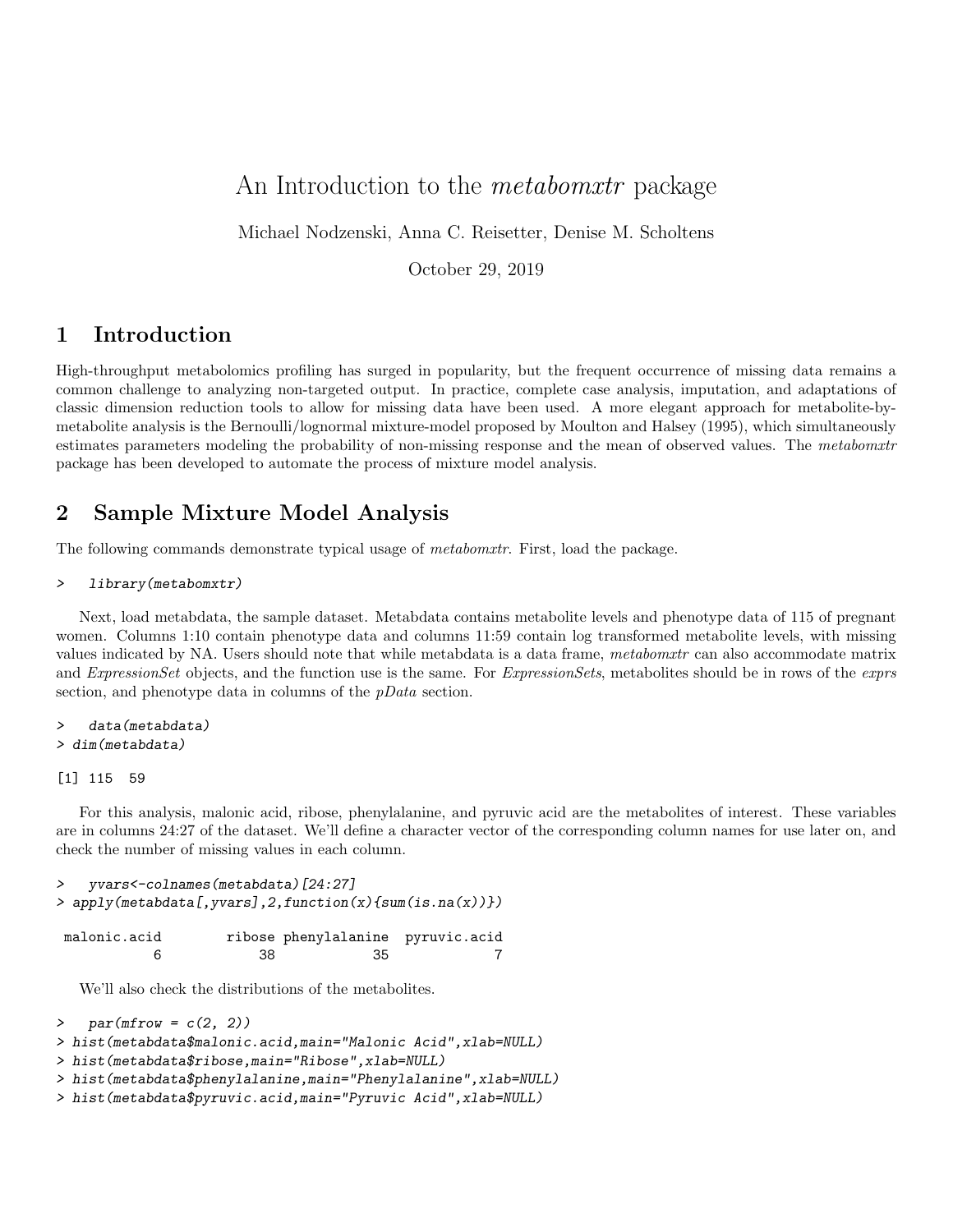

Each of the metabolites contains missing values and the data look fairly normal, so mixture model analysis seems appropriate.

The woman's phenotype (variable PHENO) will be the predictor of interest. This variable indicates whether the woman had high (MomHighFPG) or low (MomLowFPG) fasting plasma glucose measurements. Our goal is to determine if women with high FPG have significantly different metabolite levels than women with low FPG. To do this, we need to set the MomLowFPG group as the reference level of PHENO.

```
> levels(metabdata$PHENO)
```

```
[1] "MomHighFPG" "MomLowFPG"
```

```
> metabdata$PHENO<-relevel(metabdata$PHENO,ref="MomLowFPG")
```
Also, determine how many subjects are in each group.

```
> table(metabdata$PHENO)
```

```
MomLowFPG MomHighFPG
     48 67
```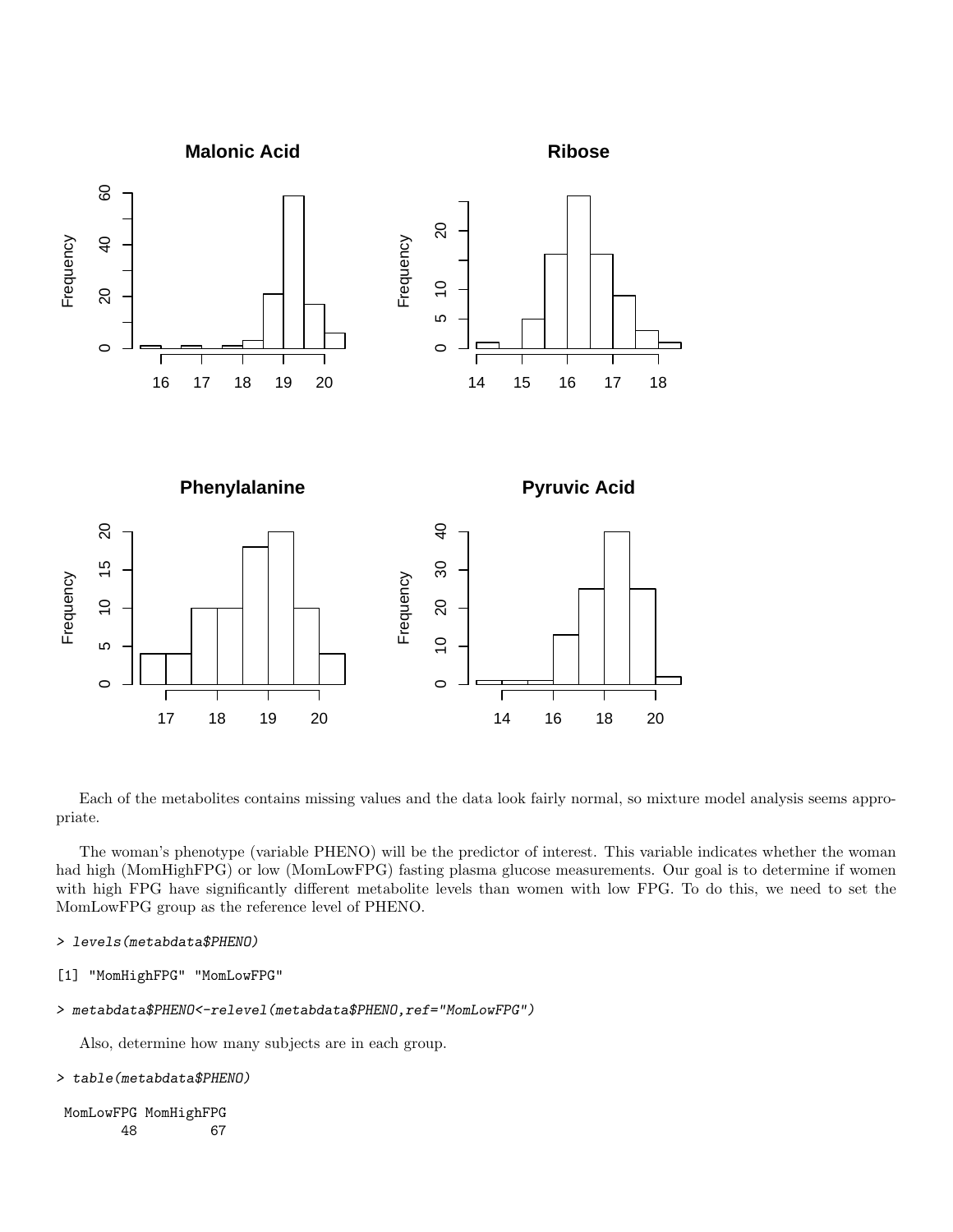Next, we need to specify the full mixture model. This should be of the form  $\sim x1+x2...|z1+z2...$ , where x's represent covariates modeling metabolite presence/absence (discrete portion), and z's are covariates modeling the mean of observed values (continuous portion). The predictor of interest should be included in both the discrete and continuous portions of the full model. In addition, we'll control for the woman's age, gestational age, sample storage time, and parity in the continuous portion.

#### > fullModel<-~PHENO|PHENO+age\_ogtt\_mc+ga\_ogtt\_wks\_mc+storageTimesYears\_mc+parity12

In addition, we need to specify a reduced model. Because our goal is to evaluate the significance of the contribution of phenotype to both the continuous and discrete portions of the mixture model, we'll remove PHENO from both portions.

#### > reducedModel<-~1|age\_ogtt\_mc+ga\_ogtt\_wks\_mc+storageTimesYears\_mc+parity12

The mxtrmod function can be used to run the full model on each of the 4 metabolites of interest.

## > fullModelResults<-mxtrmod(ynames=yvars,mxtrModel=fullModel,data=metabdata)

> fullModelResults

|             |                        | .id                                                                    | xInt x_PHENOMomHighFPG zInt z_PHENOMomHighFPG |                                     |  |
|-------------|------------------------|------------------------------------------------------------------------|-----------------------------------------------|-------------------------------------|--|
|             |                        | 1 malonic.acid 3.8502000 $-1.3325431$ 19.17930 0.2035945               |                                               |                                     |  |
| 2           |                        | ribose $0.9918867$ -0.4702836 16.63081 -0.1777151                      |                                               |                                     |  |
|             |                        | 3 phenylalanine 0.4705377 0.7424348 18.60274 0.1970021                 |                                               |                                     |  |
|             |                        | 4 pyruvic.acid 2.1520649 1.3292331 17.76212 0.8376551                  |                                               |                                     |  |
|             |                        | z_age_ogtt_mc z_ga_ogtt_wks_mc z_storageTimesYears_mc z_parity12 sigma |                                               |                                     |  |
| 1           |                        | $0.005365227$ 0.018777421                                              |                                               | 0.09621857 -0.3438284 0.5618018     |  |
|             |                        | 2 0.022315594 0.054468010                                              |                                               | 0.15368387 -0.4729735 0.5876773     |  |
| 3           |                        |                                                                        |                                               | $-0.04221968 - 0.1819805 0.8745071$ |  |
|             |                        | 4 -0.012048400 -0.007359868                                            |                                               | 0.04422338 -0.2181451 1.0927978     |  |
|             | method conv negLL nObs |                                                                        |                                               |                                     |  |
| 1           | BFGS                   | 0 114.4586 115                                                         |                                               |                                     |  |
| $2^{\circ}$ |                        | BFGS 0 140.3466 115                                                    |                                               |                                     |  |
| 3           |                        | BFGS 0 167.5460 115                                                    |                                               |                                     |  |
| 4           | <b>BFGS</b>            | 0 187.8470 115                                                         |                                               |                                     |  |

In the output data frame, the .id column indicates metabolite, columns beginning with x's are parameter estimates for the discrete portion of the model, columns beginning with z's are parameter estimates for the continuous portion, sigma is the variance of observed values, method is the optimization algorithm used, conv indicates whether the model converged  $(0=$ convergence), negLL is the negative log likelihood, and nObs is the number of observations used.

Then, we will use matrmod to run the reduced models. Users should note the importance of specifying the fullModel parameter when running reduced models, which ensures that if model covariates have missing values, both full and reduced model results are based on the same set of observations.

#### > reducedModelResults<-mxtrmod(ynames=yvars,mxtrModel=reducedModel,data=metabdata,fullModel=fullModel) > reducedModelResults

```
.id xInt zInt z_age_ogtt_mc z_ga_ogtt_wks_mc
1 malonic.acid 2.8995698 19.28683 0.007914551 0.021036428
2 ribose 0.7085350 16.54123 0.020150030 0.049071421
3 phenylalanine 0.8705433 18.71830 -0.033505881 0.024024013
4 pyruvic.acid 2.7364050 18.21829 -0.002850798 0.007869146
 z_storageTimesYears_mc z_parity12 sigma method conv negLL nObs
1 0.10560160 -0.32228370 0.5702182 BFGS 0 116.9946 115
2 0.15377361 -0.49431283 0.5941046 BFGS 0 141.8404 115
3 -0.04002210 -0.13303210 0.8754378 BFGS 0 169.5777 115
4 0.07870144 -0.07151664 1.1619165 BFGS 0 195.8161 115
```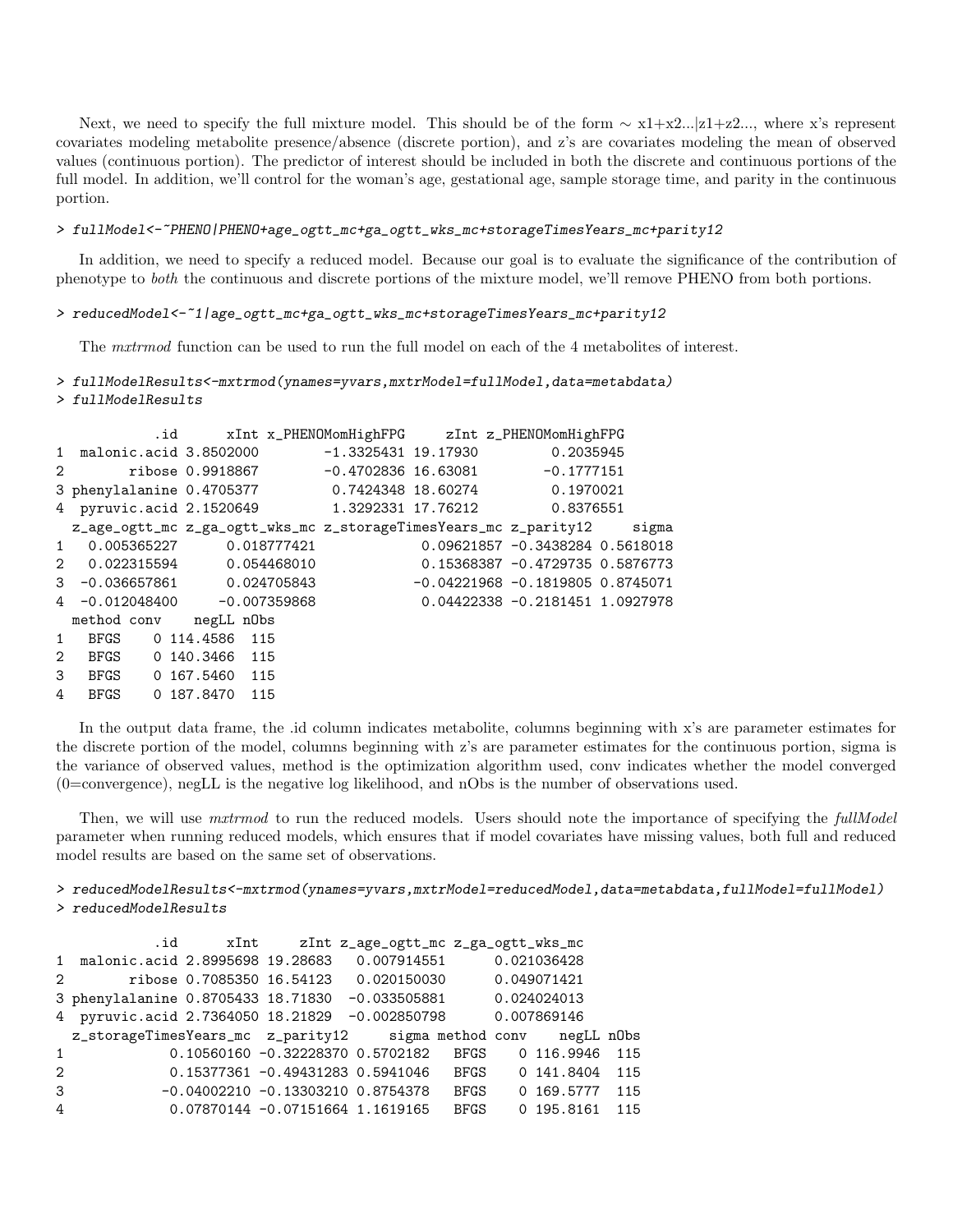Finally, the significance of full vs. reduced models can be examined using nested likelihood ratio  $\chi^2$  tests via the mxtrmodLRT function. Required parameters include the output data frames from mxtrmod for full (parameter fullmod) and reduced models (parameter redmod). Optionally, the user may use the *adj* parameter to specify method of adjustment for multiple testing.

> finalResult<-mxtrmodLRT(fullmod=fullModelResults,redmod=reducedModelResults,adj="BH") > finalResult

.id negLLFull negLLRed chisq df p adjP 1 malonic.acid 114.4586 116.9946 5.072063 2 0.0791799843 0.158359969 2 ribose 140.3466 141.8404 2.987680 2 0.2245089078 0.224508908 3 phenylalanine 167.5460 169.5777 4.063284 2 0.1311200288 0.174826705 4 pyruvic.acid 187.8470 195.8161 15.938041 2 0.0003460177 0.001384071

Similar to mxtrmod output, .id indicates metabolite, negLLFull is the negative log likelihood of the full model, negLLRed is the negative log likelihood of the reduced model, chisq is the test statistic, df are the degrees of freedom, p is the unadjusted p-value, and adjP is the adjusted p-value. Based on the FDR adjusted p-values, pyruvic acid levels are significantly different in women with high compared to low fasting plasma glucose  $(p=0.0014)$ . Levels of the other three metabolites did not vary significantly between FPG groups.

As a last step, we'll put together a results table. First, calculate the estimated proportion of metabolites present for high and low FPG women.

- > HighFPG.Prop<-round(exp(fullModelResults\$xInt+fullModelResults\$x\_PHENOMomHighFPG)/
- + (1+exp(fullModelResults\$xInt+fullModelResults\$x\_PHENOMomHighFPG)),digits=2)
- > LowFPG.Prop<-round(exp(fullModelResults\$xInt)/(1+exp(fullModelResults\$xInt)),digits=2)

Next, calculate the estimated mean metabolite levels by FPG status, and estimated mean difference.

- > HighFPG.Mean<-round(fullModelResults\$zInt+fullModelResults\$z\_PHENOMomHighFPG,digits=2)
- > LowFPG.Mean<-round(fullModelResults\$zInt,digits=2)
- > FPG.MeanDiff<-round(fullModelResults\$z\_PHENOMomHighFPG,digits=2)

Then combine with metabolite names and FDR adjusted p-values.

> finalResultTable<-data.frame(Metabolite=fullModelResults\$.id,HighFPG.Prop=HighFPG.Prop,

- + LowFPG.Prop=LowFPG.Prop,HighFPG.Mean=HighFPG.Mean,
- + LowFPG.Mean=LowFPG.Mean,Mean.Difference=FPG.MeanDiff,
- + FDR.Adj.P=round(finalResult\$adjP,digits=4))

Below are the final results.

| Metabolite    | $Hi$ gh $FPG.P$ rop | LowFPG.Prop | HighFPG.Mean |       | LowFPG.Mean Mean.Difference | FDR.Adi.P  |
|---------------|---------------------|-------------|--------------|-------|-----------------------------|------------|
| malonic.acid  | $\rm 0.93$          | 0.98        | 19.38        | 19.18 | 0.20                        | 0.1584     |
| ribose        | $0.63\,$            | 0.73        | 16.45        | 16.63 | $-0.18$                     | 0.2245     |
| phenylalanine | 0.77                | 0.62        | 18.80        | 18.60 | 0.20                        | 0.1748     |
| pyruvic.acid  | 0.97                | $0.90\,$    | 18.60        | 17.76 | 0.84                        | $0.0014\,$ |